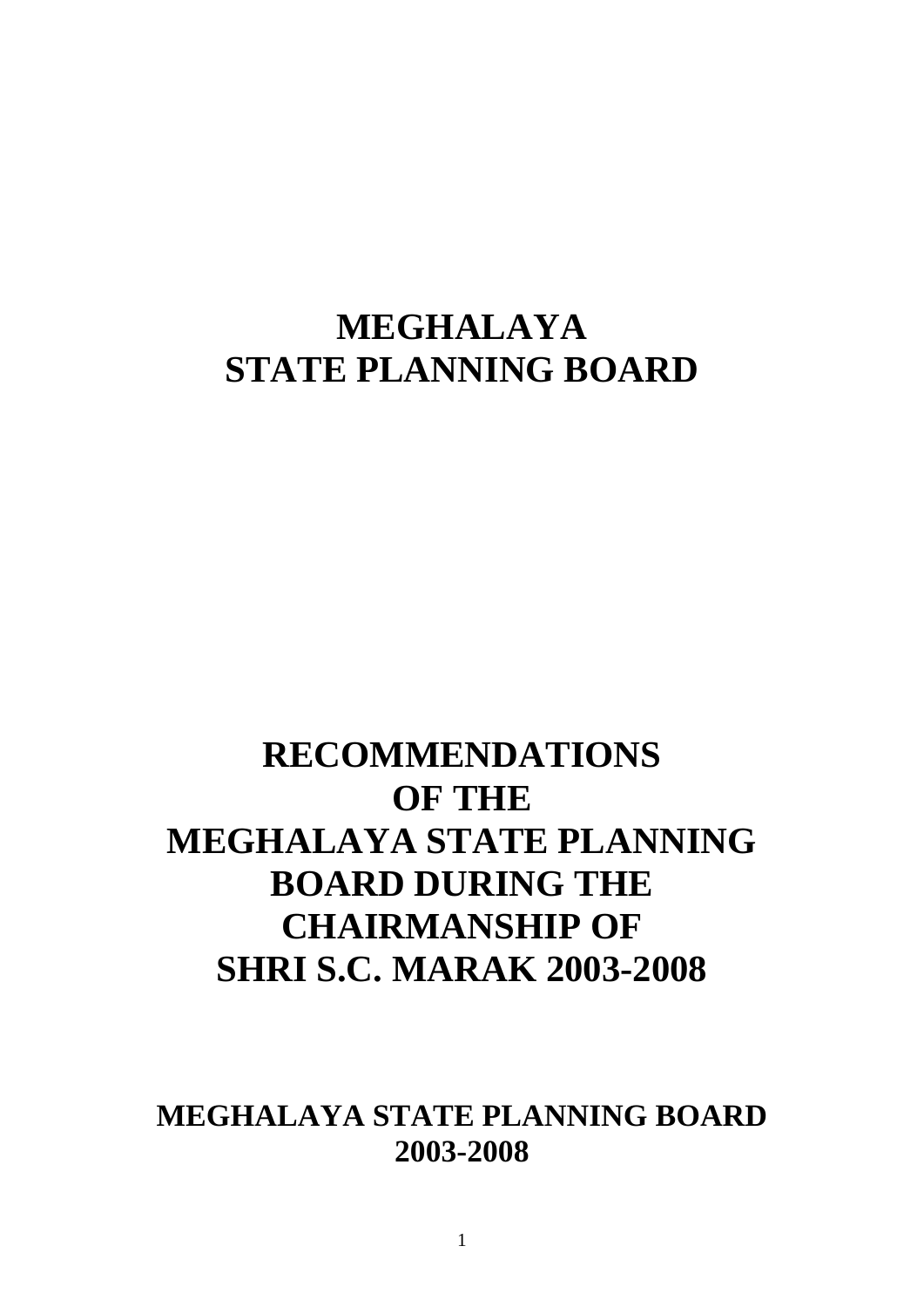The composition of the Meghalaya State Planning Board under the Chairmanship of Shri. S.C. Marak notified vide No. PLA. 54/91/151 dated the  $17<sup>th</sup>$  march, 2003 and subsequent notifications by the government were as follows:-

- 1. Shri S.C. Marak, Ex-MLA Chairman.
- 2. Dr.F.A.Khonglam, MLA Co-Chairman.
- 3. Dr.F.Lyngdoh, MLA Co- Chairman.
- 4. Shri. S. Nongrum, MLA Co-Chairman.
- 5. Shri. B.A. Sangma, MLA Co-chairman.
- 6. Shri.E.D.Marak, MLA Co-Chairman.
- 7. Shri. S.D.Khongwir,Ex-MLA Deputy Chairman.<br>8. Dr.R.C.Laloo, Ex-MLA Deputy Chairman
- 8. Dr.R.C.Laloo, Ex-MLA -
- 
- -
- 
- -
	- -

#### Non-Official Members

- 1. Shri A. H. Scott Lyngdoh, Ex-MLA.
- 2. Shri. Rowell Lyngdoh, Ex-MLA.
- 3. Shri.A.D. Marak, Ex-MLA.
- 4. Dr.B. Lyndem
- 5. Shri.P.K. Marak.
- 6. Shri.S.S. Sangma.
- 7. Shri.C.P.Marak.
- 8. Shri.M.B.Lyngdoh.

#### Official Members

- 1. Chief Executive Member, Khasi Hills District Council.
- 2. Chief Executive Member, Garo Hills District Council.
- 3. Chief Executive Member, Jaintia Hills District Council.
- 4. Chief Secretary to the Govt. of Meghalaya.
- 5. Principal Secretary/ Commissioner & Secretary, Finance Department.
- 6. Principal Secretary/ Commissioner & Secretary, Planning Department.
- 7. Commissioner & Secretary, Meghalaya State Planning Board- Member Secretary.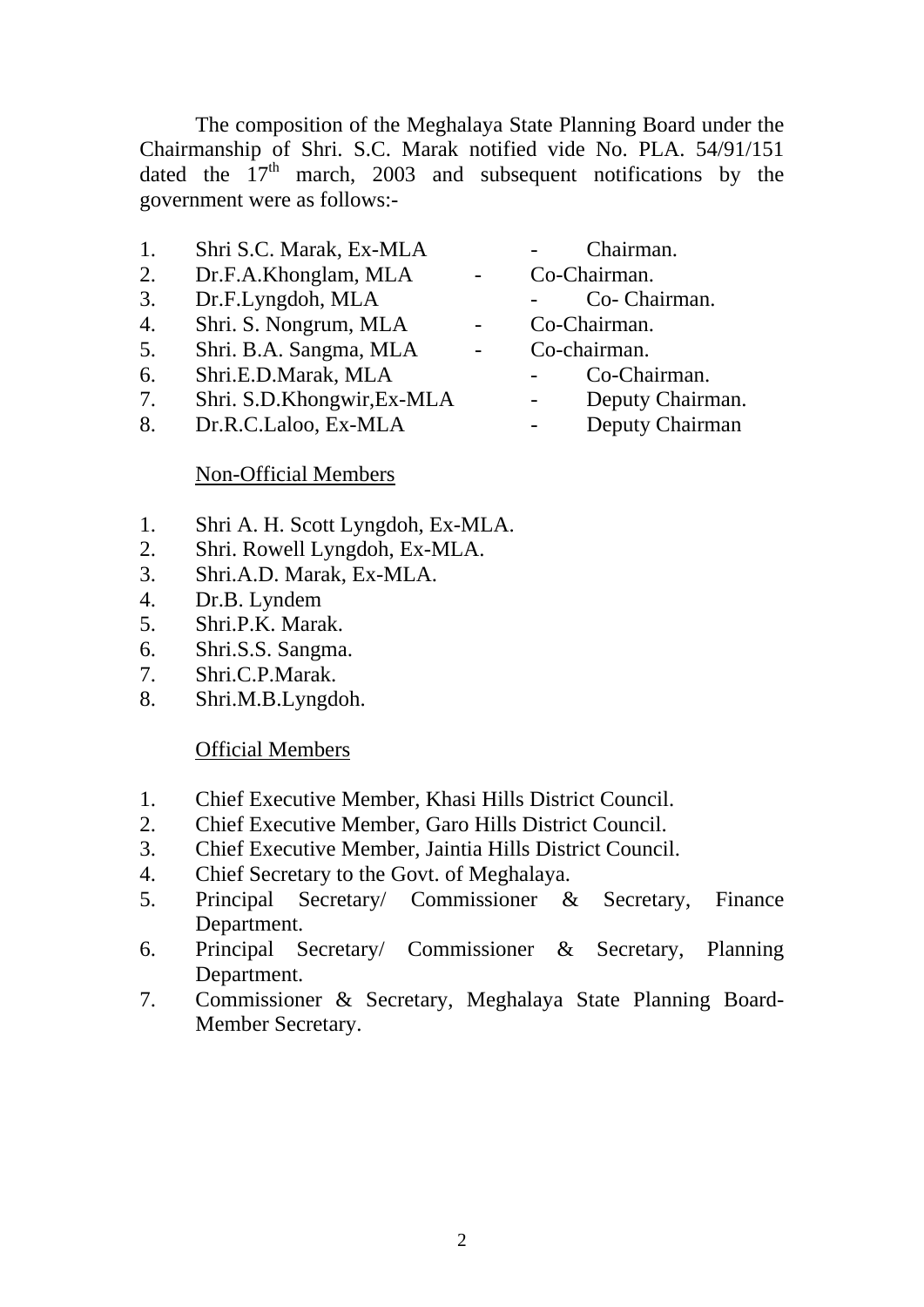#### **RECOMMENDATIONS OF THE MEGHALAYA STATE PLANNING BOARD**

 The State Planning Board under the Chairmanship of Shri S.C.Marak during the period from 2003-2008 had adopted the democratic approach in identifying the problems and discussing possible solutions on several aspects concerning the developmental programmes/activities of the State.

 The following are the broad based recommendations extracted from the proceedings of the meetings of the State Planning Board held during 2003-2008.

#### **Agriculture:**

- i. Mechanization of Agriculture and strengthening of Mechanical Engineering Wing with adequate repair and servicing facilities.
- ii. To have its own Seed Certification Agency
- iii. To come up with some alternative arrangement for the Cold Storages at Mawiong and Garobadha and to ensure optimum utilization.
- iv. To increase the allocation for agricultural inputs such as High yielding varieties seeds, organic manure, pesticide and irrigation.
- v. To use Kisan Card facility as a major credit input.
- vi. To improve the soil condition as part of the rejuvenation programme.
- vii. To have a critical analysis on the functioning of Farm Women Group
- viii. To coordinate in initiating the scheme of cluster village concept.

## **2. Horticulture**:

- i. Improvement in production of Oilseeds, organic Pineapple, marketing, setting up of Fruit Processing Units and Cold chain along arterial routes.
- ii. Setting up of Meghalaya State Horticultural Board with Government funds to help inclusively for marketing and processing of waste products.

## **3. Soil & Water Conservation:**

- i. To encourage plantation of Tea, Rubber and Cashewnut in Garo Hills.
- ii. Industrial Agencies should come forward to help the people set up small scale rubber based industries like making of Cycles, Chappals etc.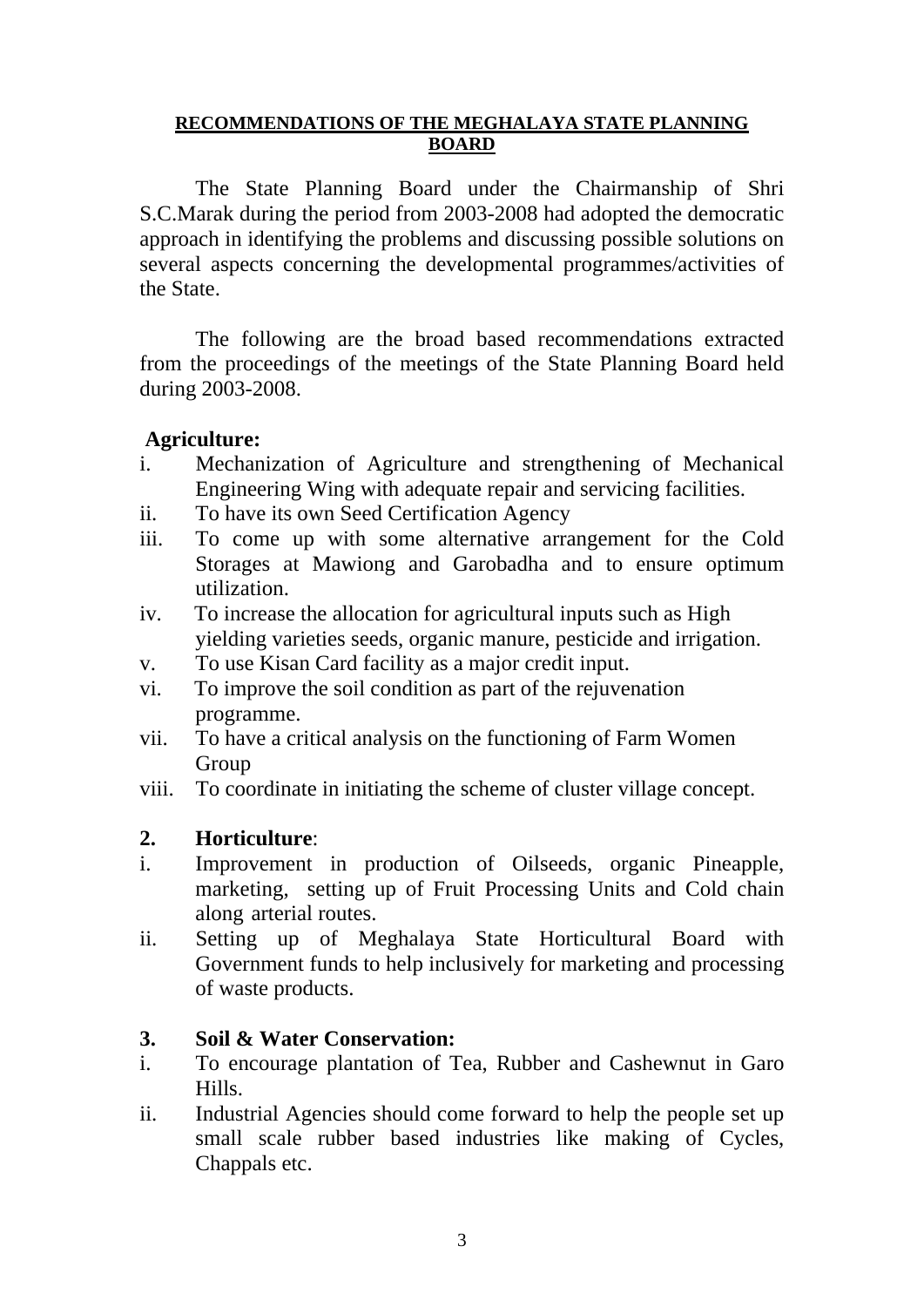- iii. The Meghalaya Cash Crop Development Board (MCCDB) should link up with the Rubber Board as the Rubber Planters are facing problems in getting seedlings
- iv. To take up Jatropha plantation on a large scale through the assistance of National Oilseeds & Vegetables Oils Development Board (NOVOD) Board.
- v. To implement Slopping Agricultural Land Technology (SALT), an integrated project envisaging a convergence of activities like health, irrigation, schools, afforestation etc.
- vi. To take up Rain harvesting and water conservation works for improving the environment of Cherrapunjee and surrounding areas.
- vii. To frame a master plan for protection of catchment areas.

## **4. AH & Vety :**

- i. Approved in principle the operation of Revolving Funds in Govt farms and Dairy plants
- ii. To invest more under Piggery and Poultry Development to restrict the flow of funds outside the state.
- iii. Feed being a crucial input to improve productivity, a certain time frame may be kept to achieve self sufficiency.
- iv. To intensify Cattle Breeding and speed up setting up of a Slaughter House.
- v. To reduce the cost of animal feed by focusing on local resources such as maize.
- vi. To identify a particular meat requirement where farmers could be encouraged to concentrate in this particular production to cater to the requirements in the state.
- vii. There should be adequate animal health care and feeds at reasonable rates.

## **5. FISHERIES :**

- i. To Strengthen the Directorate with technical personnel at different levels in order to improve the performance of the Department.
- ii. To control pollution of rivers by taking the confidence of the local durbars.
- iii. To organize a Fishing Competition in the Wards Lake as one way to promote Tourism
- iv. To set up 1000 fish ponds in the state to motivate farmers to take up fish production on a large scale.
- v. Due importance should be given to Fisheries for creation of rural employment.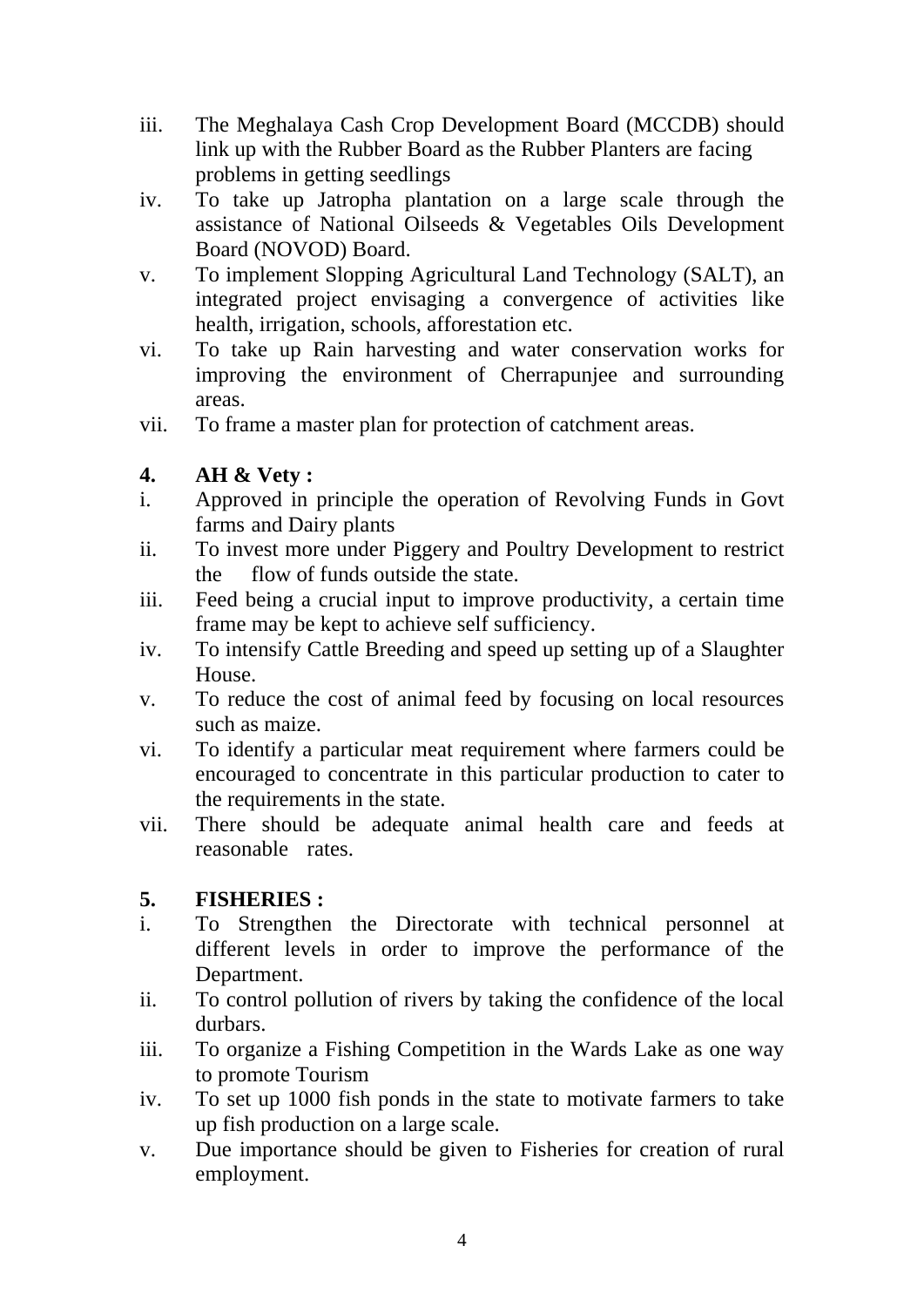- vi. To implement the two innovative schemes :-
- a. Culture and development of Mahaseer Fishes
- b. Culture and breeding of ornamental fish.
- c. To have a critical evaluation of the Fish Farmers Development Scheme.

#### **6. Forest & Environment.**

- i. To strengthen the boundary of Forest around Shillong.
- ii. The Pollution Control Board should be under the purview of Forest department and the State Environment Council needs to be revitalized and State Environment Policy is very much necessary.
- iii. To develop the Bamboo sector by setting up large model plantations of bamboo as well as to assist bamboo cultivation as agro- forestry.
- iv. To rejuvenate the Forest Development Corporation of Meghalaya Ltd and involve in it new forest-based projects like bamboo and medicinal plants sector.

## **7. Cooperation:**

i. MECOFED should concentrate on marketing activities and also to improve its accounting system.

## **8. Community & Rural Development:**

- i. To take up fresh appointment of MCS so that all the 39 Blocks could be manned by Officers of MCS cadre.
- ii. To consider the need of having the Panchayati Raj System in the state so that funds from the Government of India is not deprived but an endeavour is to be made to find out a nomenclature socially acceptable to all the people in the state keeping in mind that people are quite sensitive on issue of change over from traditional set up.
- iii. To conduct fresh survey of BPL families.
- iv. To have a Banking Adviser and a trained Community organizer in each constituency for the implementation of the centrally sponsored scheme SJSRY.

## **9. Land Reforms:**

- i. Awareness programme should be intensified as people are apprehensive of survey of their land. Advise to take initiative for creation of a cell in the form of publicity and visuals in the  $11<sup>th</sup>$ Plan.
- ii. To revamp and restructure the Block Development Offices to make it more accessible to the rural people.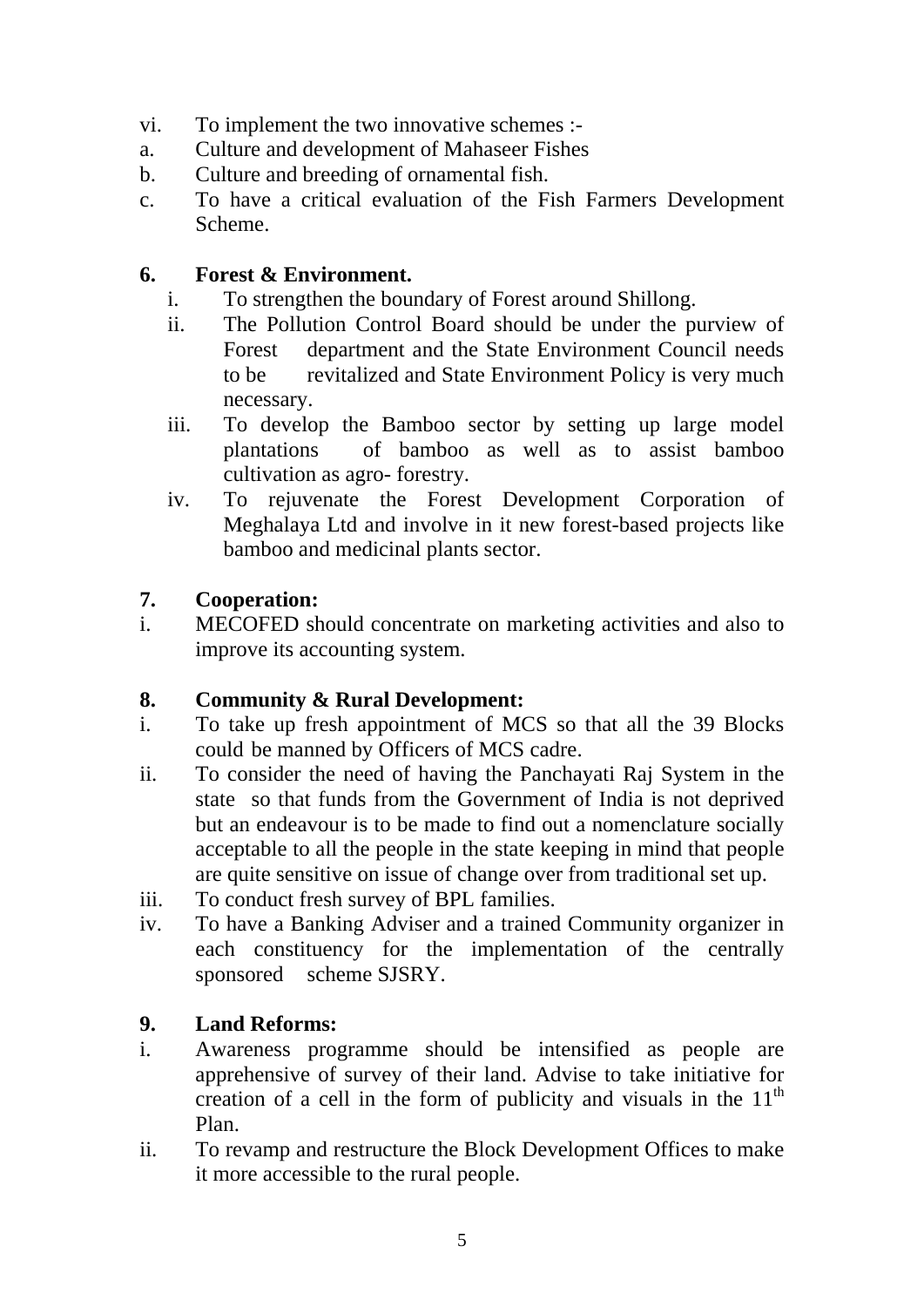iii. Leadership training programme is necessary for key schemes to improve the economic development of the state.

#### **10. Border Areas Programme:**

- i. To assess the impact of Border areas schemes on the State's economy.
- ii. To reopen the 5 Border hats (Muktapur, Hat Mawdon, Balat, Mahendraganj, Gasuapara) for boosting up Trade and Commerce between Meghalaya and Bangladesh.
- iii. The need for an in-depth evaluation of the Swaranjyanti Gram Swarozgar Yojana (SGSY)
- iv. Assistance to Small Farmers/Marginal Farmers should be amalgamated with National Rural Employment Guarantee Act (NREGA).

#### **11. Medium Irrigation & Flood Control:**

i. Medium and Minor Irrigation should be clubbed together into one Department under the new nomenclature of Water Resources Department for effective coordination.

#### **12. Minor Irrigation:**

- i. To link up with PWD for flood control works.
- ii. To facilitate double cropping especially in the Border areas of the state to build up irrigation facilities.

#### **13. Power:**

- i. To give priority to the three new schemes viz, New Umtru, Ganol and Umngot Power Projects and to complete the same within the  $11^{th}$  Plan.
- ii. To complete the Leishka Power Project by June, 2008.
- iii. To complete ongoing projects under Generation and Transmission schemes
- iv. To maintain the Hydro-Thermal, mix-Thermal Projects are required to avoid power shortage during the poor monsoon period.
- v. To pursue the project of transmission line from Misa to Byrnihat.
- vi. To ensure that there is no slippage in the implementation of the projects as it may indirectly affect growth of industries in the state.
- vii. In view of poor transmission lines, the Department must keep a time frame for completion of Transmission schemes to enable the State to draw its full share from the grid.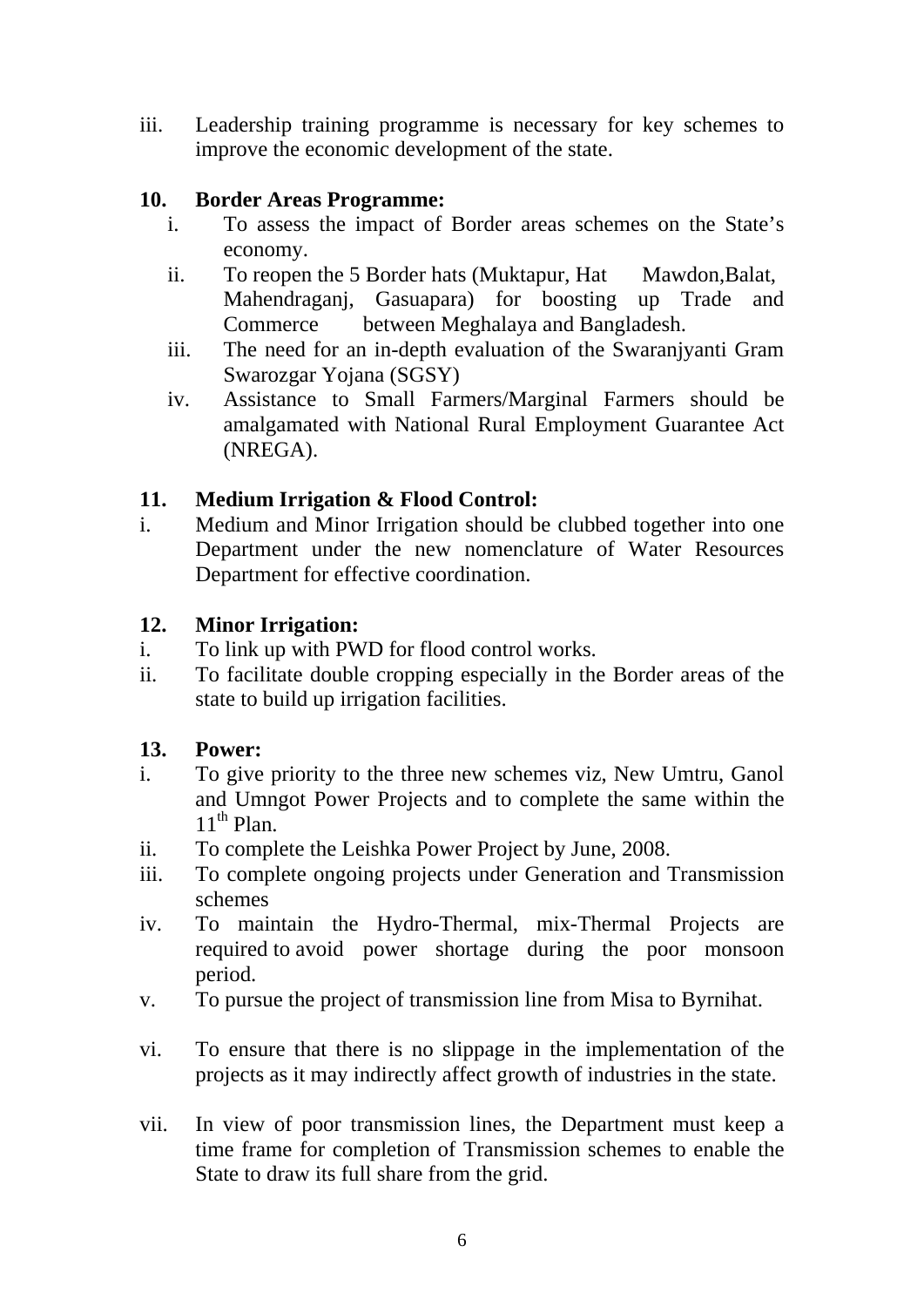## **14. Non- Conventional Sources of Energy:**

i. To provide facilities for repair and servicing in respect of subsidy schemes involving use of power tillers/pump sets and materials supplied under scheme of non conventional sources of energy.

## **15. Sericulture & Weaving:**

- i. To engage Consultancy Firms to uplift this sector as there is a lot of scope for rural employment.
- ii. Plantation area needs to be expanded.
- iii. To cater to government's requirements initially i.e. supply of fabrics to government Institutions and to make use of finished products in the state.

## **16 Large & Medium Industries:**

- i. To shift from power-based to agro-based industries to be in line with the national trend.
- ii. To take immediate steps for modernization of the machineries etc. of Mawmluh Cherra Cements Limited factory.
- iii. To frame schemes which will run parallel with Prime Minister Rozgar Yojana (PMRY) so that beneficiaries could also be accommodated under State plan and targets can be achieved.

## **17. Mining:**

- i. To streamline and regularize the mining policy in the state.
- ii. To encourage geological exploration of mineral deposits in the state and to do more investigations on the areas of silimanite.
- iii. Suggested for a Co-ordination Committee between Mining and Geology, PHE and Central Water Board so that there should be no overlapping of activities.
- iv. Additional infrastructures are also proposed to be created such as installation of additional check gates and computerization system to help in monitoring the collection of revenue.

## **18. Road & Bridges:**

- i. To take up early implementation of the 4- lane By- pass, Shillong.
- ii. To clear backlog of Spill over schemes and no new schemes be taken up.

## **19. Tourism:**

- i. Tourist spots should be publicized for information of the tourists.
- ii. To revive watersports at Umiam lake.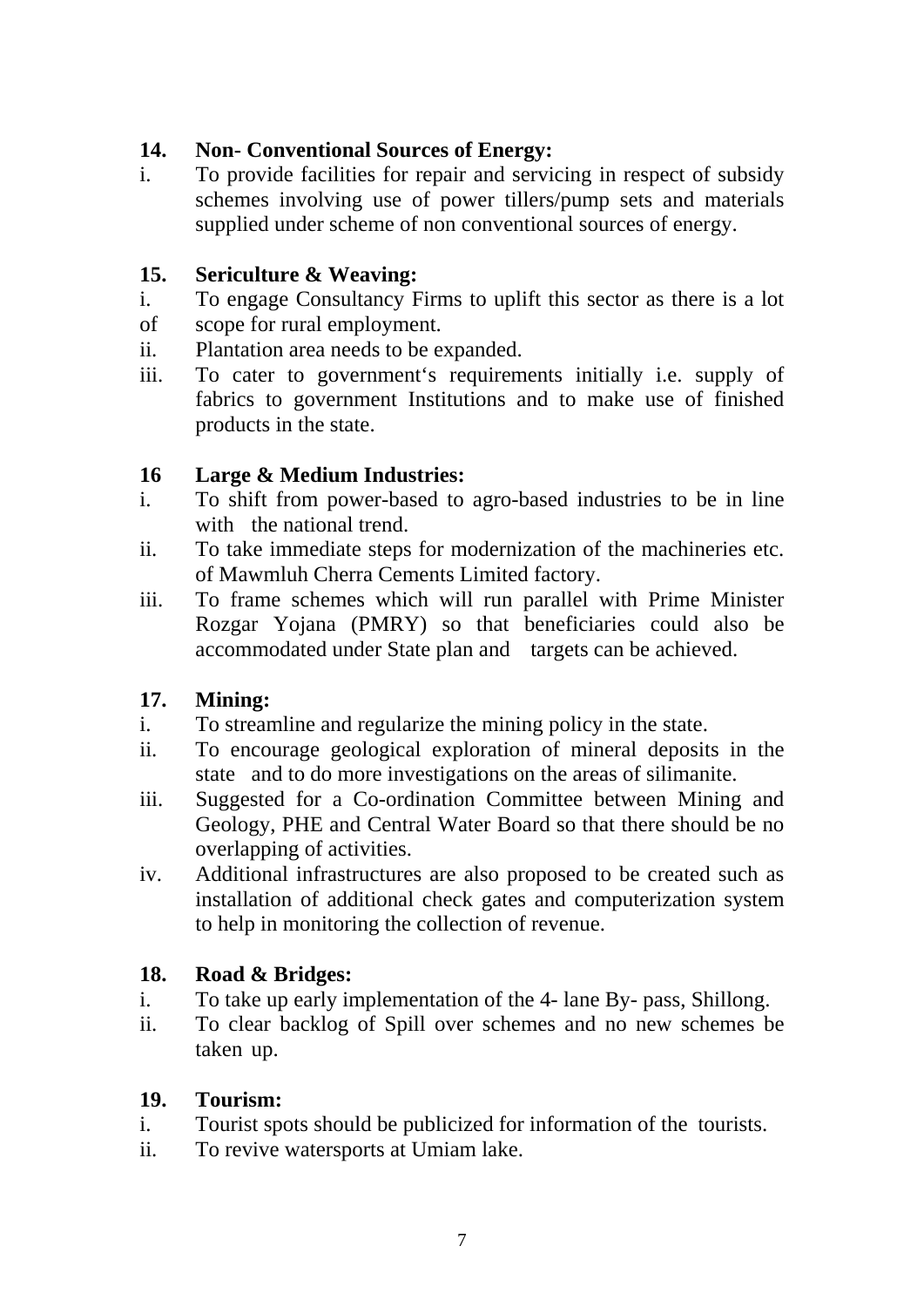- iii. To expedite implementation of schemes for the development of tourism in the State.
- iv. To take up with PWD for improving the road conditions from Nongstoin to Nongkhnum.

#### **20. Survey & Statistics:**

- i. To seek clarification from India Today regarding source of statistics for placing Meghalaya at the lowest rank in various areas of development.
- ii. To put more efforts to bring out publication of Hand Book of Meghalaya regularly so as to facilitate Govt. departments as well as NGOs to assess the progress of the state.
- iii. To strengthen the district offices, computer facilities should be provided. To furnish a brief note on how the "State Domestic Product" is estimated.

#### **21. Weights & Measures:**

- i. To be more active and to make surprise checks of the petrol pumps to ensure good services
- ii. To step up awareness programmes to make the consumers aware of the facilities provided by the Government.

#### **22. General Education:**

- i. To properly monitor the SSA scheme at the Block/ Sub Divisional/ District level for improvement of Elementary Education in the rural areas.
- ii. The Plan allocation of the Department should be increased by taking into account the requirements of the department
- iii. To improve contingency fund for mid-day meal programmes.
- iv. Transport cost should be reimbursed according to the locations.

#### **23. Sports & Youth Affairs:**

- i. Priority should be taken for Construction of Stadium in State headquarter, District headquarters and also in Civil Sub- Division headquarters.
- v. The State Sport Council should execute works to the extent of fund availability only and not beyond it since it creates liability. Funds should be provided for Sports Talent Search Scholarship.
- vi. Training of Coaches and scholarships for talented sportsperson be given due importance.
- vii. Priority should be given for completion of all indoor and outdoor stadiums during the  $11<sup>th</sup>$  Plan and to indicate annual phasing of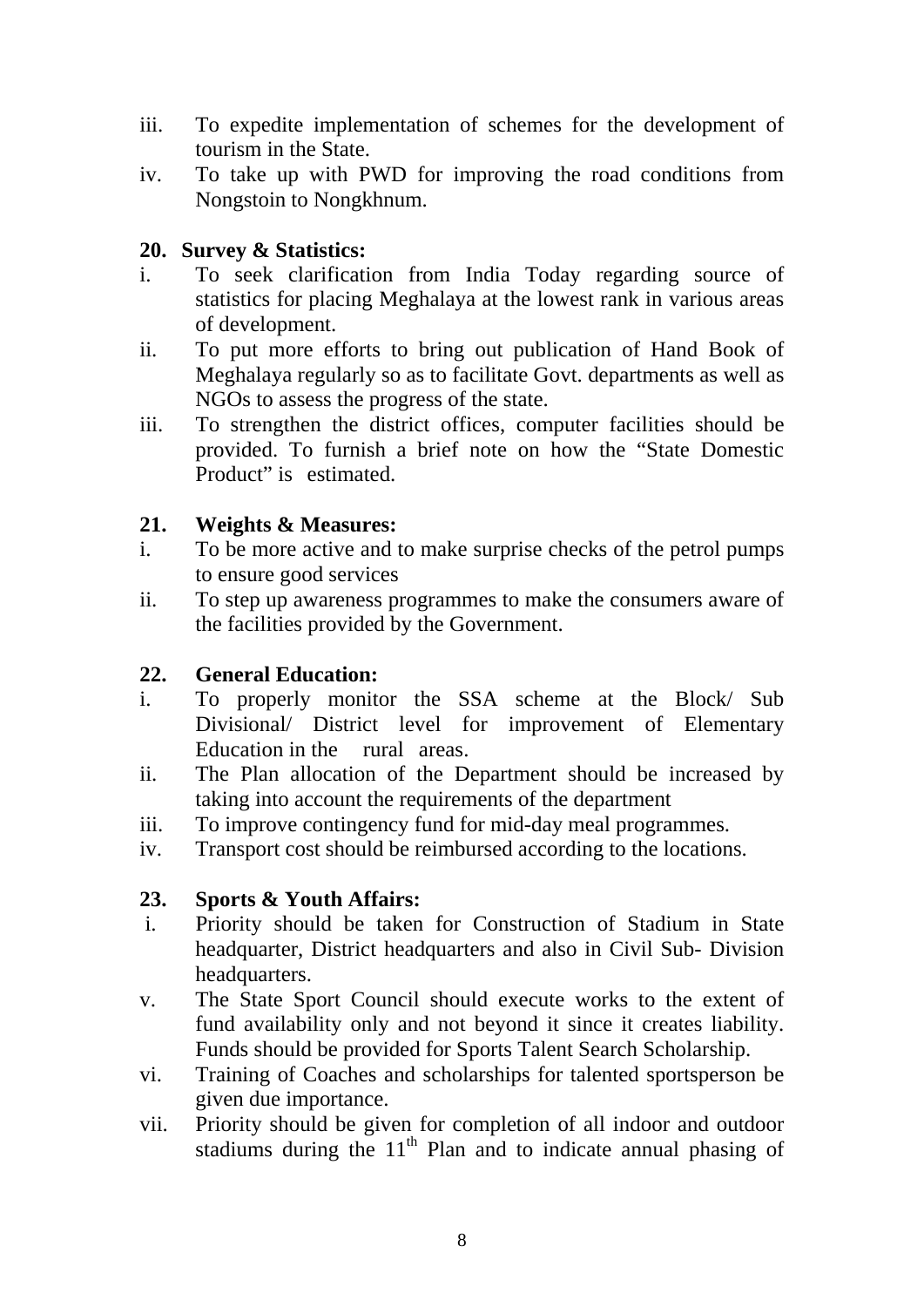such expenditure by reducing unnecessary expenditure on other schemes.

viii. To set up a Gymnasium to promote more sports activities in the state.

#### **24. Arts & Culture:**

- i. The State Central Library needs to be upgraded with a sitting capacity of 1000 or above.
- ii. Important caves in the state should be declared protected monuments.
- iii. To conduct an archaelogical Survey and to prepare a list of ancient monuments for preservation.

#### **25. Medical and Public Health:**

- i. To curb the sporadic spread of malaria by effecting preventive measures at the right time.
- ii. To make available Sera and vaccines to the Districts/ Blocks/ Civil Surgeon Health establishments.
- iii. To give extensive training and proper education to ANM workers by inviting resource persons and guest lecturers who are experienced and well qualified.
- iv. All health centres must have adequate staff, water and electric facilities.
- ix. To take up survey work to know the extent of Drugs and AIDS problems in the State, need to step up the Malaria awareness programme.
- x. Conducting of census on a wider scale in the state on the incidence of diseases like Malaria, Tuberculosis, AIDS etc.
- xi. To start again the Hydrophobia injection as before and to examine the possibility of manufacture of Tissue Culture Anti Rabies Vaccine.

#### **26. Public Health Engineering:**

- i. To strengthen vigilance in the PHE Department, in the matter of any water sources disputes and theft cases.
- ii. To come up with a strong policy to insist service charge from the public.

## **27. Housing:**

i. To ensure that certain percentage be kept for the deserving poor people who are left out in the process of identification by the MLAs and that there should be a screening committee in each district.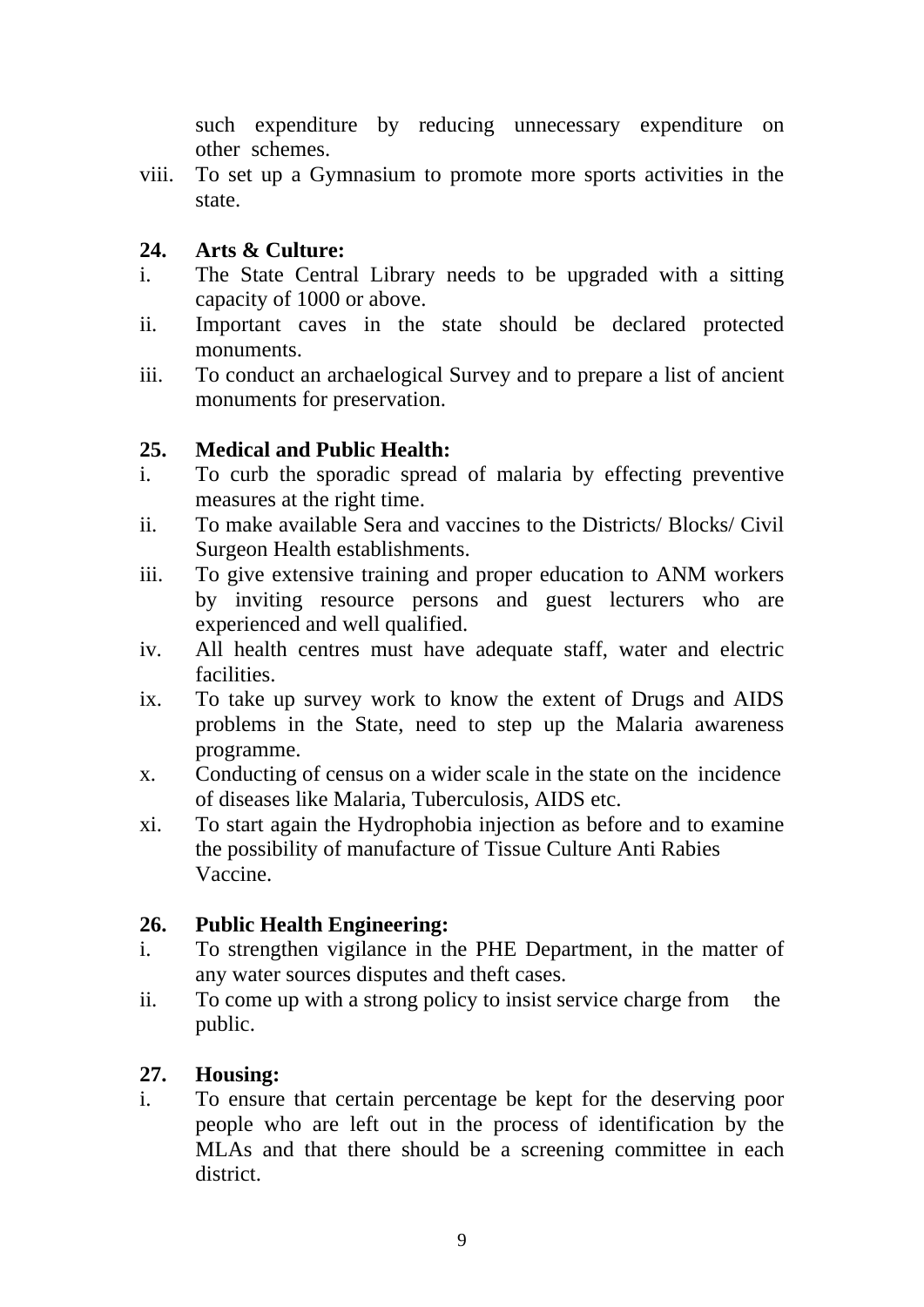#### **28. Urban Development:**

- i. To have an agency to monitor the generation and distribution of water supply, payment of fees to the PHE from each household be made compulsory.
- ii. To abide by the Municipal Laws, MUDA By laws and Building By laws.
- iii. To identify Govt. and Non- Govt. Buildings which are not fit for habitation and which pose a danger to human lives and to adopt a strategy for action after identification.

## **29. Programme Implementation Department:**

To evaluate important projects which have huge escalation costs. The Rongai Valley Medium Irrigation Project and Greater Shillong Water Supply Project need to be evaluated.

#### **30. Information and Public Relations:**

- i**.** To introduce computers with internet facilities in all District offices in the State**.**
- ii. To look into the publicity angle to link with Tourism Department in order to attract tourists to the state.
- iv. To give more publicity to govt. programmes and achievements especially on the 'Year of the Farmer programmes'.

## **31 Jails:**

- i. The amount allotted for Building component of the department should not be surrendered.
- ii. The IGP Prisons should inspect once a year and also to allow NGOs to visit the Jail with special permission. The Boards of visitors for jails should be reconstituted by the department.

## **29. Labour & Employment:**

i. To include trades relating to production of traditional items to maintain the arts and crafts of the state.

## **33. Welfare of SCs/ STs and OBCs:**

i. To engage visiting professors from outside the state for better exposure.

#### **General recommendations :**